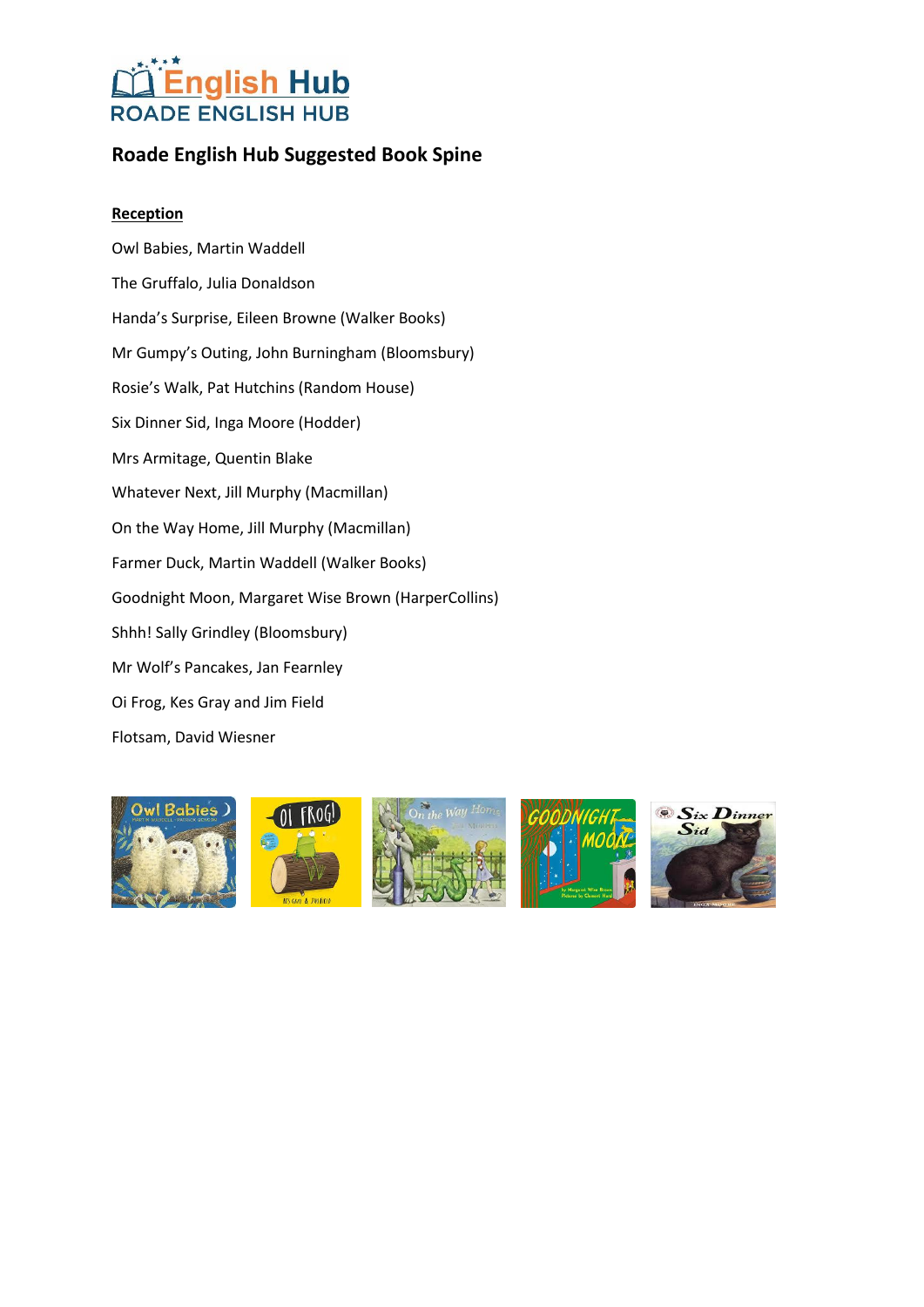## **Roade English Hub Suggested Book Spine**

### **Year 1**

Peace at Last, Jill Murphy (Macmillan Can't You Sleep Little Bear? Martin Waddell (Walker Books) Where the Wild Things Are, Maurice Sendak (HarperCollins) The Elephant and the Bad Baby, Elfrida Vipont and Raymond Briggs (Puffin) Avocado Baby, John Burningham (Bloomsbury The Tiger Who Came to Tea, Judith Kerr (HarperCollins) Lost and Found, Oliver Jeffers (HarperCollins) Knuffle Bunny, Mo Willems (Hyperion Books) Beegu, Alexis Deacon (Random House) Dogger, Shirley Hughes (Random House) Cops and Robbers, Alan and Janet Ahlberg (Puffin) Elmer, David McKee (Andersen Press) We're Going on a Bear Hunt, Michael Rosen Funny Bones, Janet and Alan Ahlberg









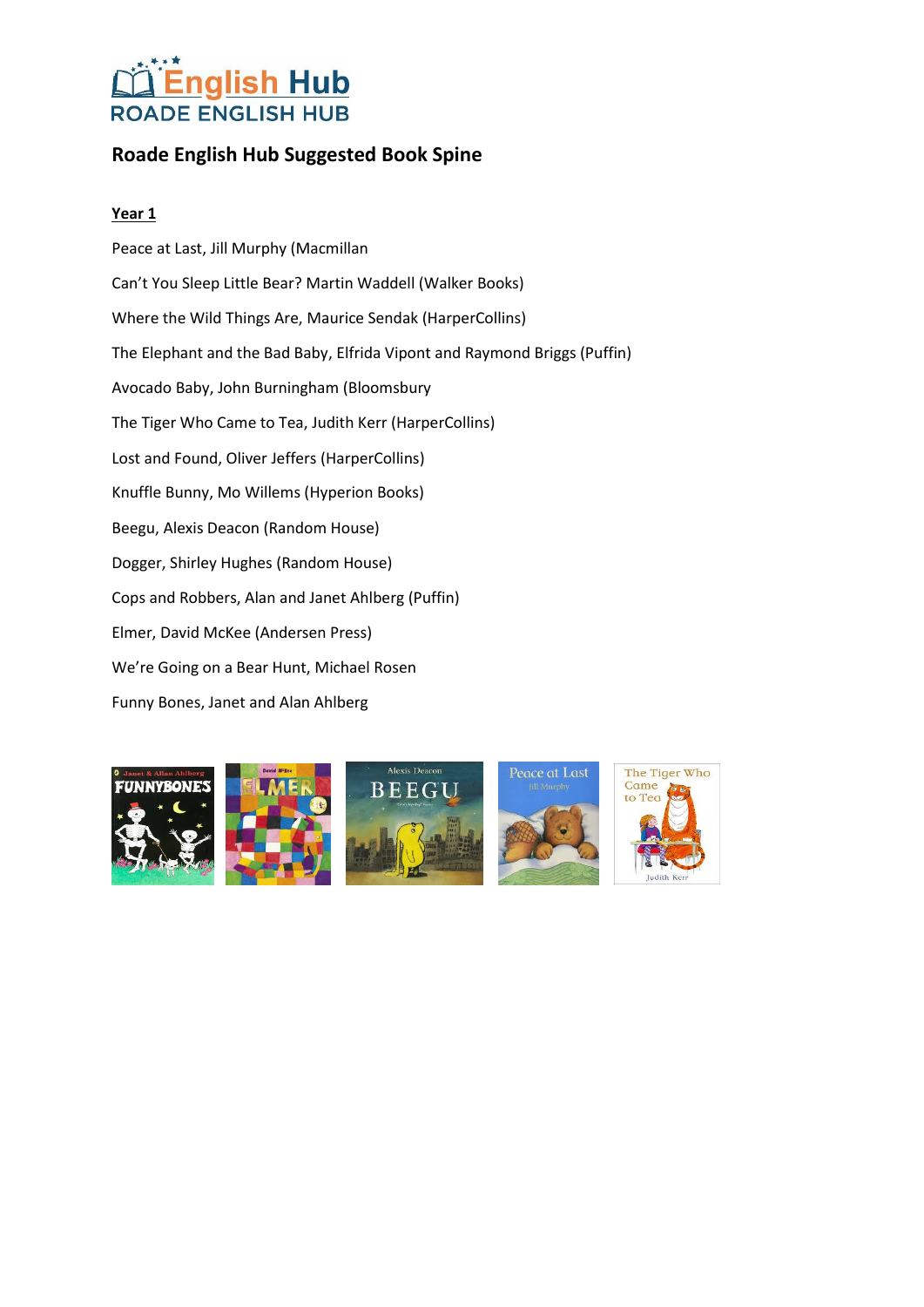### **Roade English Hub Suggested Book Spine**

### **Year 2**

Traction Man is Here, Mini Grey (Random House) Meerkat Mail, Emily Gravett (Macmillan) Wolves, Emily Gravett (Macmillan) Little Mouse's Big Book of Fears, Emily Gravett (Macmillan). Amazing Grace, Mary Hoffman (Frances Lincoln) Pumpkin Soup, Helen Cooper (Corgi) Who's Afraid of the Big Bad Book? Lauren Child (Orchard Books) Dr Xargle's Book of Earthlets, Tony Ross (Andersen Press) Not Now Bernard, David McKee (Andersen Press) Tuesday, David Wiesner (Andersen Press) The Flower, John Light (Child's Play) Gorilla, Anthony Browne (Walker Books) Emily Brown and the Thing, Cressida Cowell (Orchard Books) Frog and Toad Together, Arnold Lobel The Owl Who Was Afraid of the Dark, Jill Tomlinson (Puffin) Fantastic Mr Fox, Roald Dahl (Penguin) The Giraffe, the Pelly and Me, Roald Dahl (Puffin) The Hodgeheg, Dick King-Smith (Puffin) Flat Stanley, Jeff Brown (HarperCollins) Willa and old Miss Annie, Berlie Doherty (Catnip) The Day the Crayons Quit, Drew Daywalt

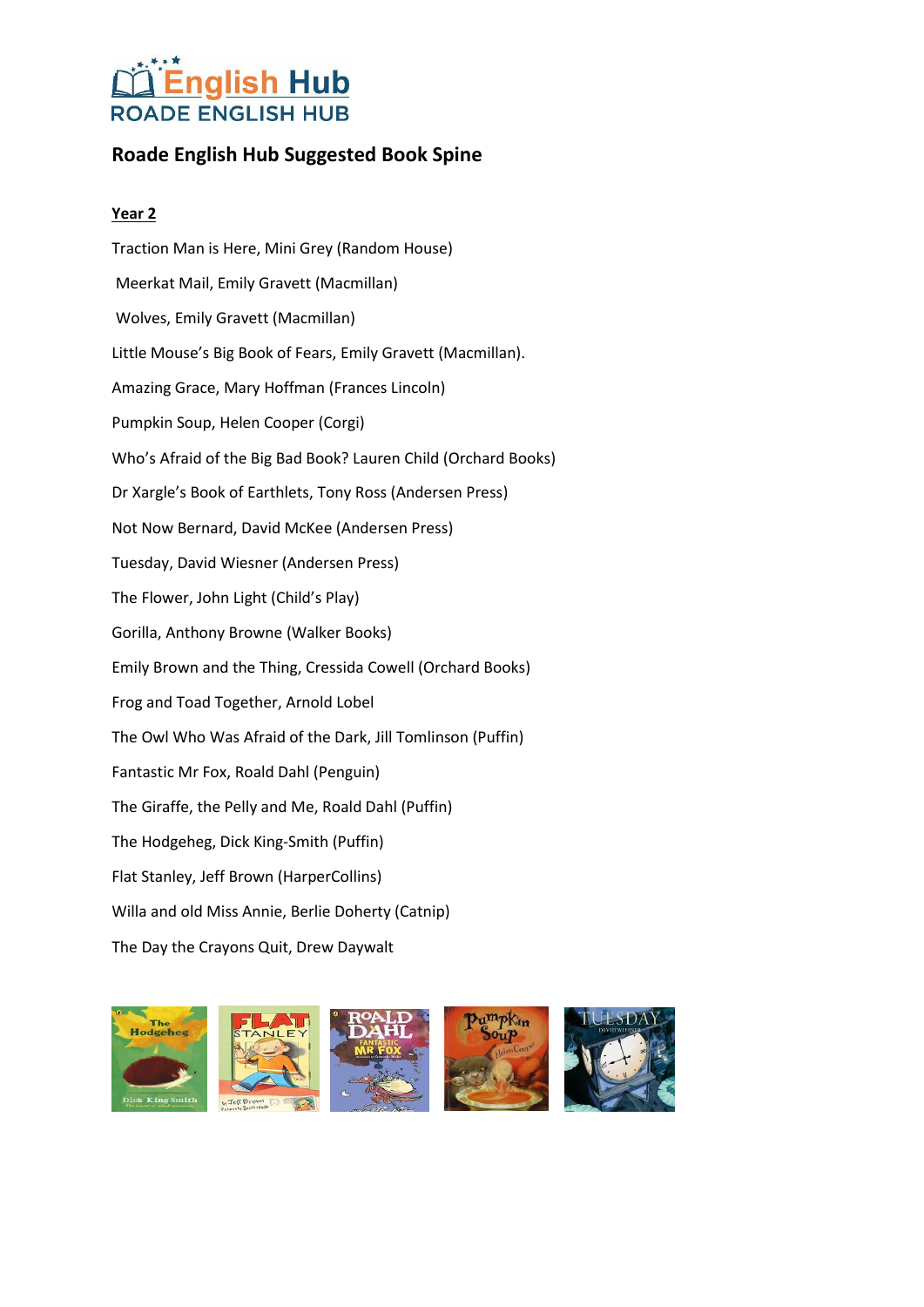## **Roade English Hub Suggested Book Spine**

### **Year 3**

The Iron Man, Ted Hughes (Faber) Leon and The Place Between, Grahame Baker-Smith Cat Tales: Ice Cat, Linda Newberry (Usborne) The Sheep-pig, Dick King-Smith (Puffin) The Abominables, Eva Ibbotson (Scholastic) The Diary of a Killer Cat, Anne Fine Journey to the River Sea, Eva Ibbotson (Macmillan) One Dog and his Boy, Eva Ibbotson (Marion Lloyd Books). The Lion, the Witch and the Wardrobe, CS Lewis (HarperCollins) The Owl Who was Afraid of the Dark, Jill Tomlinson The Battle of Bubble and Squeak, Philippa Pearce (Penguin) Hansel and Gretel, Anthony Browne (Walker Books)

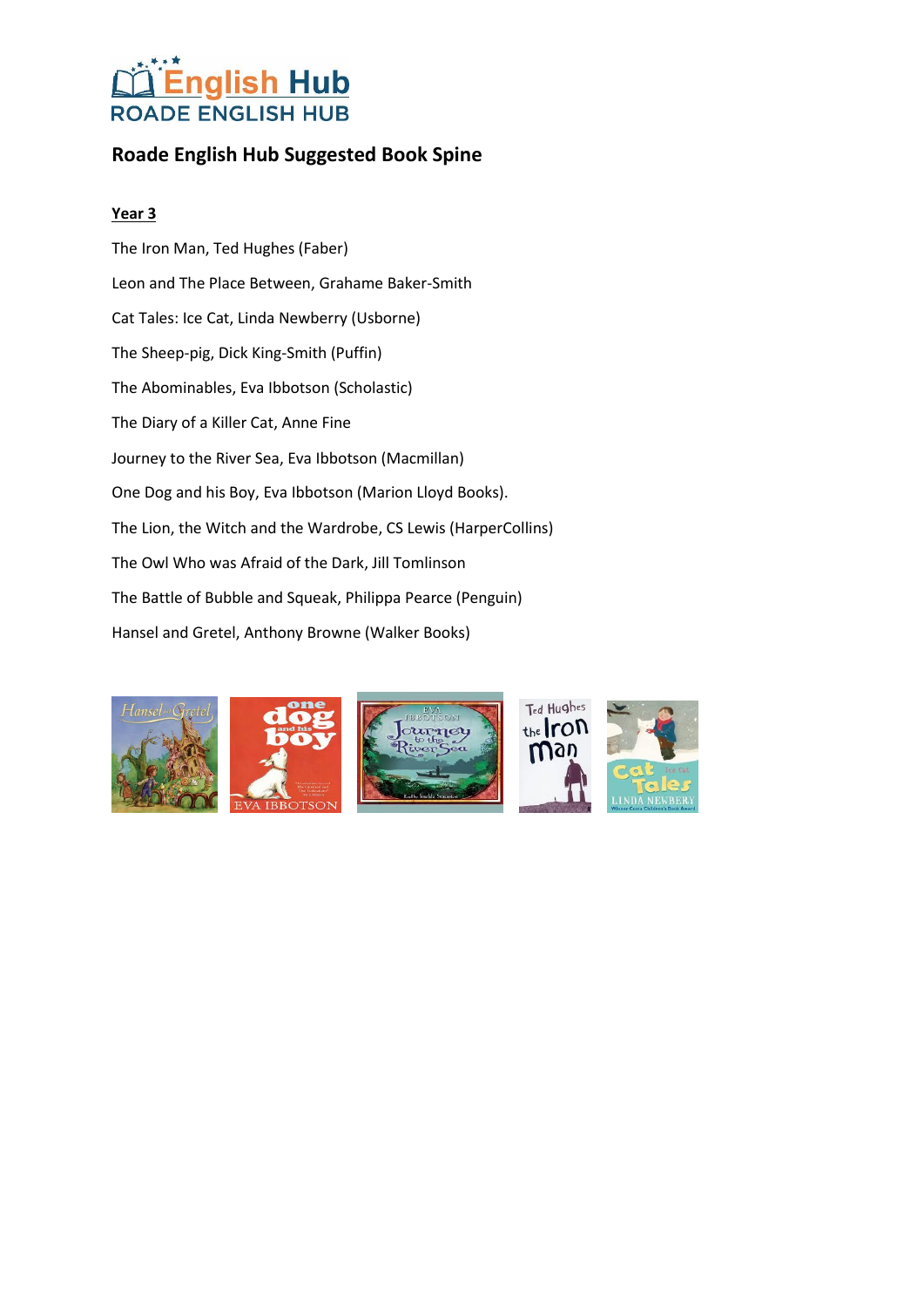## **Roade English Hub Suggested Book Spine**

### **Year 4**

Bill's New Frock, Anne Fine (Egmont) The Amazing Story of Adolphus Tips, Michael Morpurgo How to Train Your Dragon, Cressida Cowell Charlotte's Web, EB White (Puffin) Why the Whales Came, Michael Morpurgo (Egmont) Billionaire Boy, David Walliams The Firework-Maker's Daughter, Phillip Pullman (Random House) The Scarecrow and his Servant, Phillip Pullman (Random House) The Snow Walker's Son, Catherine Fisher (Red Fox) Perry Angel's Suitcase, Glenda Millard (Phoenix Yard Books) Voices in the Park, Anthony Browne (Random House)

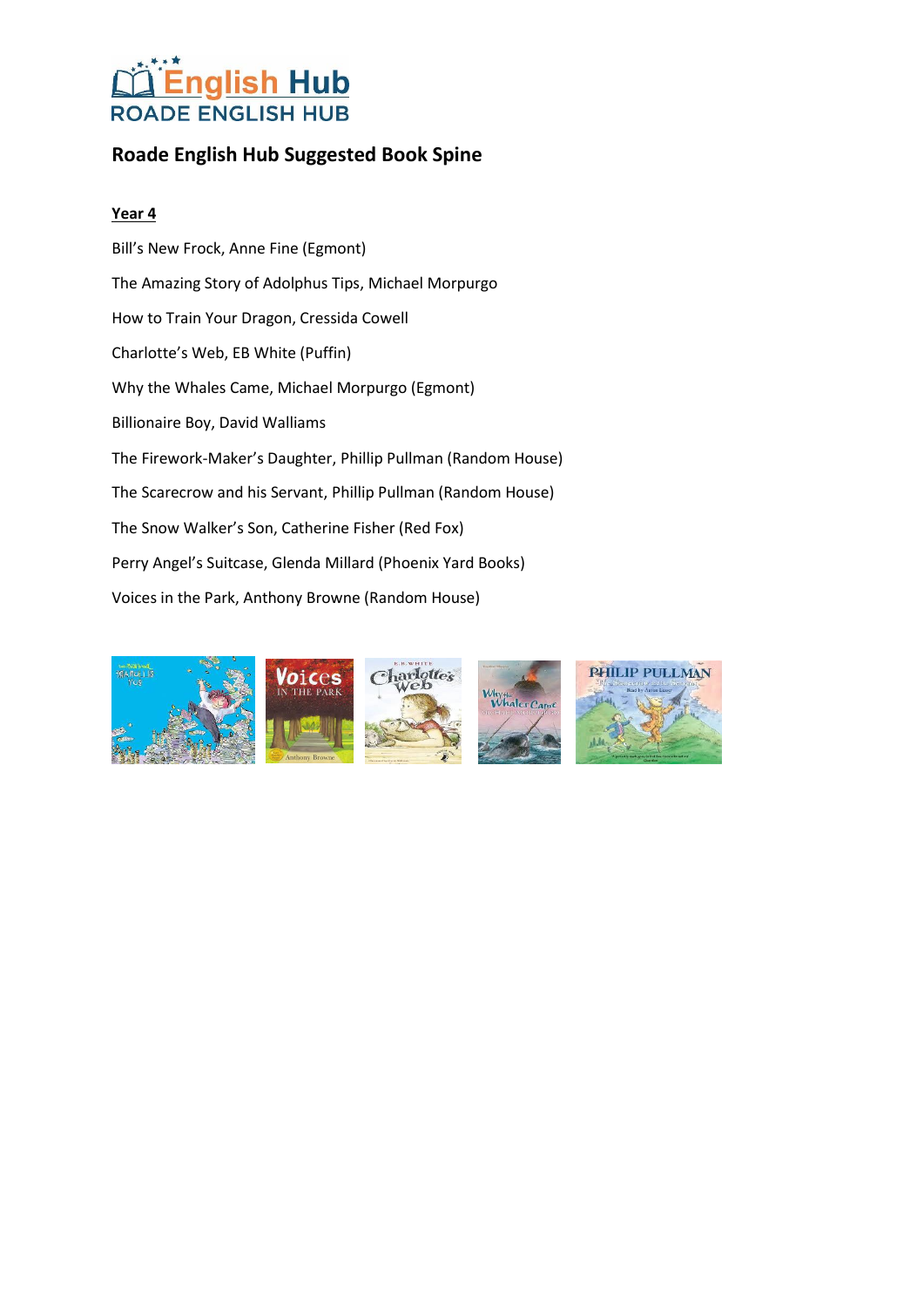## **Roade English Hub Suggested Book Spine**

### **Year 5**

The Wolves of Willoughby Chase, Joan Aiken (Red Fox) Brightstorm: A Sky-Ship Adventure, Vashti Hardy Varjak Paw, SF Said (Random House) Krindlekrax, Philip Ridley Wolf Brother, Michelle Paver (Orion) The Butterfly Lion, Michael Morpurgo Street Child, Berlie Doherty (HarperCollins) The Midnight Fox, Betsy Byars (Faber) Tom's Midnight Garden, Philippa Pearce (Oxford University Press) FArTHER, Grahame Baker-Smith (Templar) The Nowhere Emporium, Ross Mackenzie

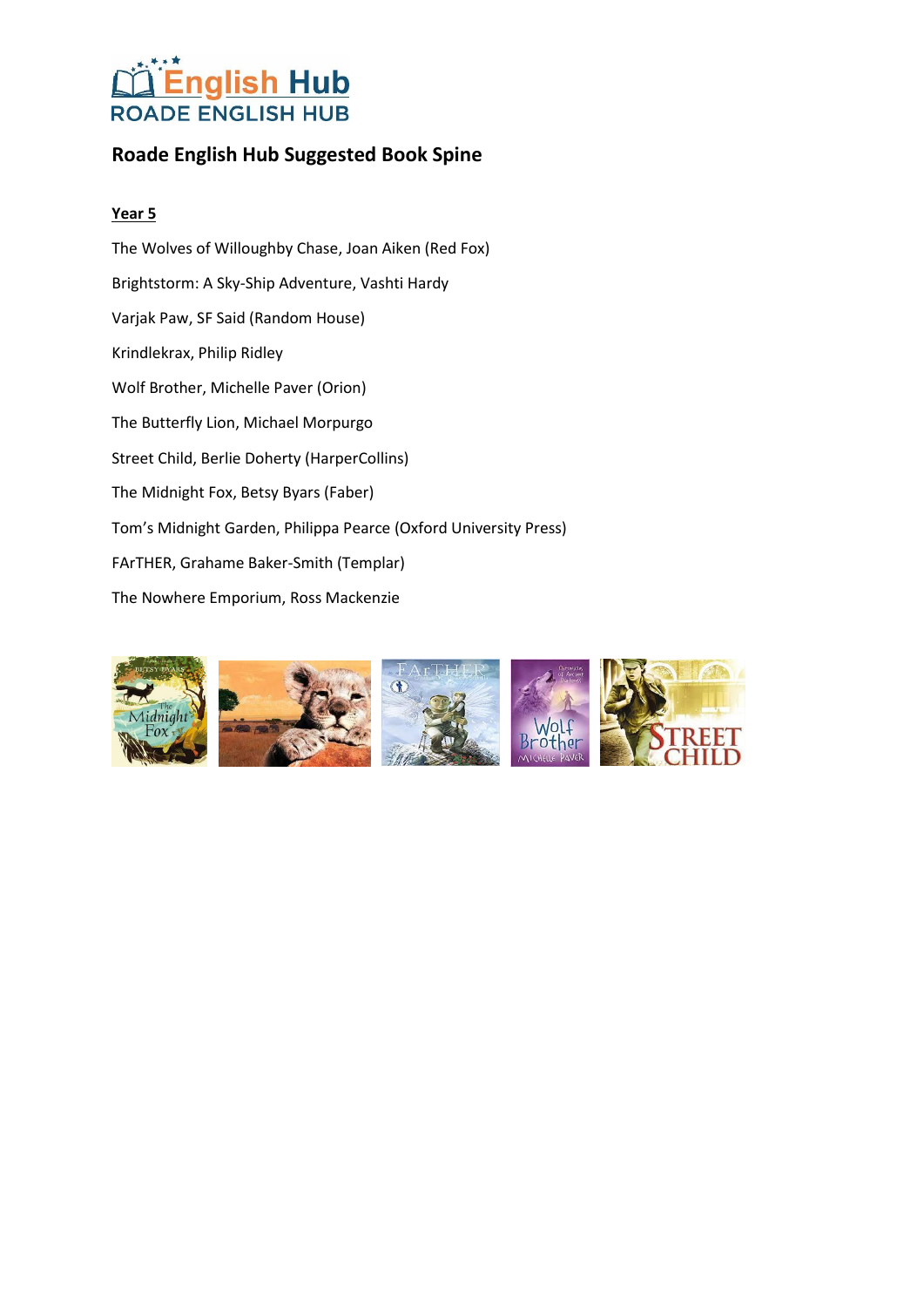

## **Roade English Hub Suggested Book Spine**

#### **Year 6**

Holes, Louis Sachar The Girl of Ink and Stars, Kiran Millwood Hargrave Clockwork, Philip Pullman (Random House) The Hobbit, JRR Tolkein Carrie's War, Nina Bawden Skellig, David Almond (Hodder) River Boy, Tim Bowler (Oxford University Press) The Arrival, Shaun Tan The Island, Armin Greder (Allen & Unwin) The City, Armin Greder (Allen & Unwin)